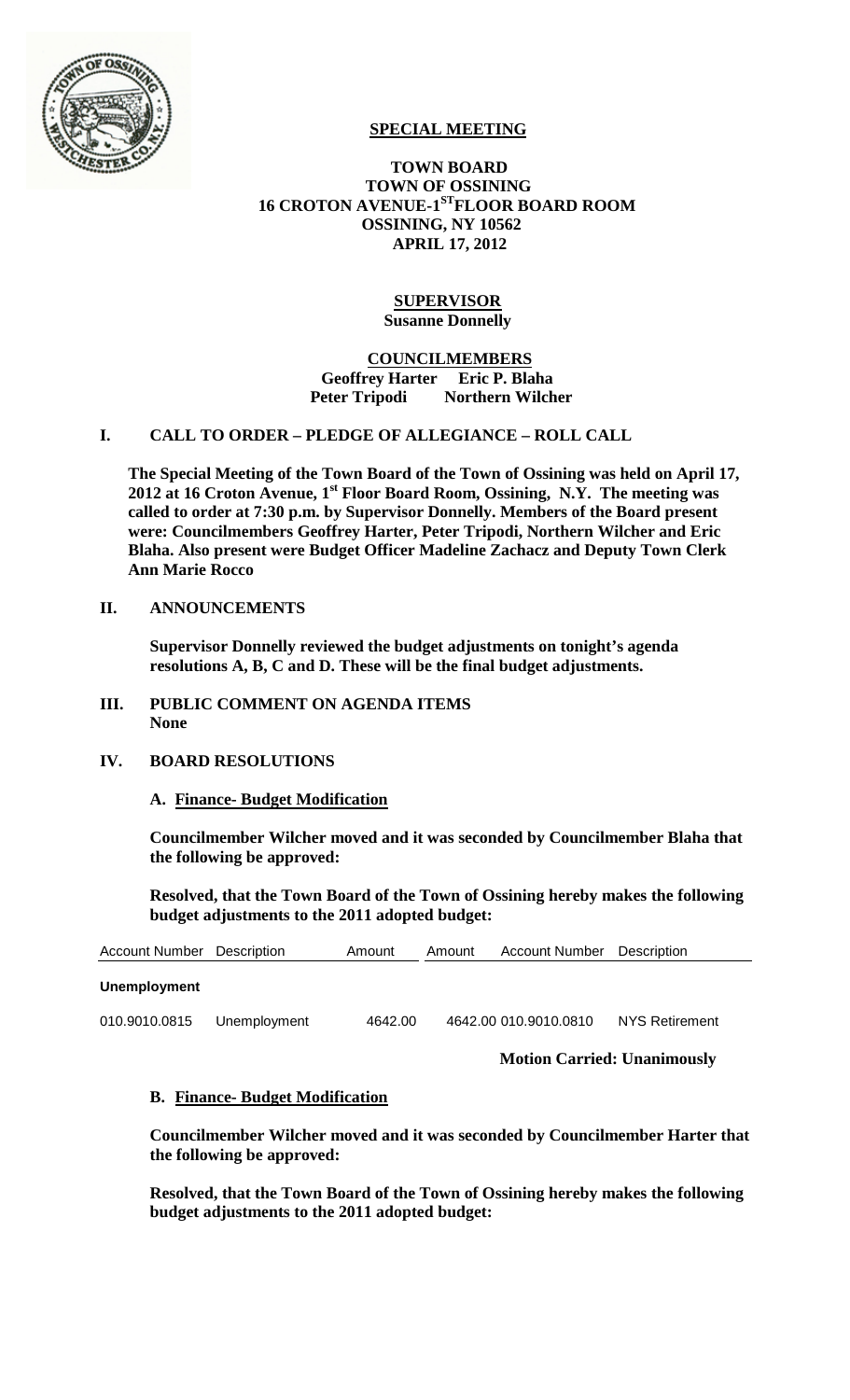|  | <b>Account Number Description</b> | Amount | Amount |  | <b>Account Number</b> Description |
|--|-----------------------------------|--------|--------|--|-----------------------------------|
|--|-----------------------------------|--------|--------|--|-----------------------------------|

| 020.3120.0401 Supplies | 1506.12 | 1506.12 020.0020.4795 | Forfeiture of |
|------------------------|---------|-----------------------|---------------|
|                        |         |                       | Proceeds      |

# **Motion Carried: Unanimously**

#### **C. Finance- Budget Modification**

**Councilmember Wilcher moved and it was seconded by Councilmember Blaha that the following be approved:**

**Resolved, that the Town Board of the Town of Ossining hereby makes the following budget adjustments to the 2011 adopted budget:**

| Account            |                      | Increase | Decrease      | Account       |                     |  |
|--------------------|----------------------|----------|---------------|---------------|---------------------|--|
| Number             | Description          | Amount   | Amount        | Number        | Description         |  |
| <b>BAN Payment</b> |                      |          |               |               |                     |  |
| 045.9730.0610      | <b>BAN Principal</b> | 4401.00  | 4401.00       | 045.9730.0710 | <b>BAN Interest</b> |  |
|                    |                      |          | $  \sim$<br>. |               |                     |  |

**Motion Carried: Unanimously**

### **D. Finance-Budget Adjustment**

**Councilmember Harter moved and it was seconded by Councilmember Blaha that the following be approved:**

**Whereas the Town of Ossining held back retainage in 1995 for Capital Project 9303 in the amount of \$2,000 and for which retainage has not been released and Capital Project 037.8120.0479.9303 was closed on December 9, 2003, said retainage is transferred from 037.0037.0605, Capital Retainage, to the Consolidated Sewer District revenue account 045.0045.2701, Refund of Prior Year Expense, in the amount of \$2,000 in the 2011 fiscal year.**

**Motion Carried: Unanimously**

# **E. Change Order #2: Stonegate Road Pump Station Elimination and Gravity Sewer Replacement 2011**

**Councilmember Wilcher moved and it was seconded by Councilmember Harter that the following be approved:**

**Whereas the Stonegate Road Pump Station Elimination and Gravity Sewer Replacement sewer capital project is near completion, and** 

**Whereas work on the project uncovered an opportunity to allow for residents to have individual laterals installed to hook into the sewer main at a reasonable cost; therefore be it**

**Resolved, that the Town Board of the Town of Ossining hereby authorizes the Supervisor to sign Change Order # 2 with Abbott & Price for the Stonegate Road Pump Station Elimination and Gravity Sewer Replacement Project:** 

**Installation of sanitary sewer laterals: \$30,000**